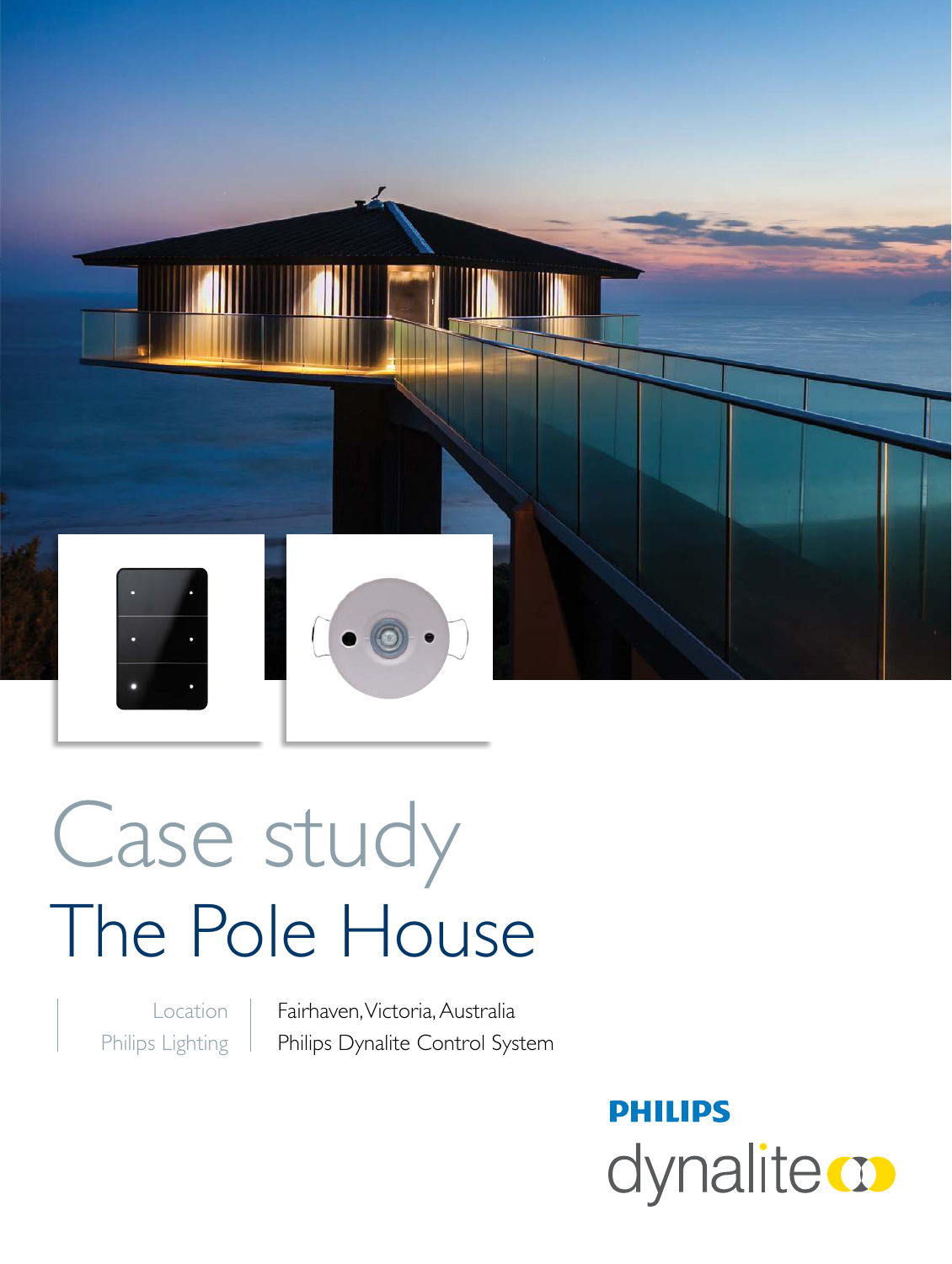### Background

When new owners, Kathi and Ray Adams, decided to update the iconic 'Pole House' in Fairhaven, on Victoria's famous Surf Coast, they appointed Melbourne-based F2 Architecture to design a sympathetic renovation for the existing structure, as well as designing a new two-storey, three-bedroomed 'Main House'. Their design vision aimed to exploit modern steel and glass technologies to enhance the open-plan holiday-living ambience and to capitalize on the views down the coast.

Home automation was included for convenience and luxury, while enabling the lighting, audio-visual (AV), heating/cooling and security services to be integrated into a user-friendly operating system. Advanced Lifestyle Solutions was engaged to deliver a Dynalite control platform to manage the lights and blinds, while Carlton Audio Visual were responsible for programming of the Dynalite system and its integration into the Control 4 supervisory system.

### The challenge

The client wanted an energy-efficient lighting control solution that has the ability to integrate with other systems. Furthermore, to make the property perfect for rental, it was important that the automation system chosen features simple intuitive controls, as well as the ability to remotely operate the lighting, HVAC and security systems.

One significant challenge was the inconsistency of the mains power in this area. LED lighting was desirable for its energy-saving potential, but unstable mains power is often a serious impediment to achieving flicker-free LED dimming. Another important requirement was for a system that works seamlessly with blind controls to facilitate the partitioning of the principal living area in the Main House.

## The solution

The Dynalite control system proved an ideal option, as this delivers an extremely stable platform to deliver LED dimming in these variable conditions. The project utilizes dimmable LED lighting throughout both properties, offering incredible scope for the creation of different lighting scenes, which can be easily programmed or updated at any point in time using the Dynalite EnvisionProject software.

F2 Architecture and Carlton Audio Visual jointly designed a system in the Main House whereby a partition blind emerges from the wall between the lounge and the kitchen/dining area to create the Theater room. At the single press of a button, window blinds activate in conjunction with the partition, blocking out external light and improving acoustics to deliver a full cinema experience.

To enhance energy efficiency, Dynalite universal sensors were installed in the bathrooms and laundry to automatically turn off lights when these areas are unoccupied. Multipurpose controllers were used throughout the project, with standard/blind relay cards facilitating control for fans/blinds, and trailing-edge dimming cards to achieve LED dimming.

Currently, most of the dimming scenes have been established for the main living area, although there is an additional night scene and panic mode operable from the master bedroom. The night scene turns off all the lights and ensures the security systems are activated, while the panic scene turns on key lights and provides an automated alert to an offsite monitoring station.

The automation solution supports the use of Control 4 remotecontrol units within the house, and also enables lighting, heating/ cooling, security/access and the AV systems to be adjusted from off-site locations. This facility is particularly useful to prepare the properties for rental and to ensure energy is not wasted, once guests have left.

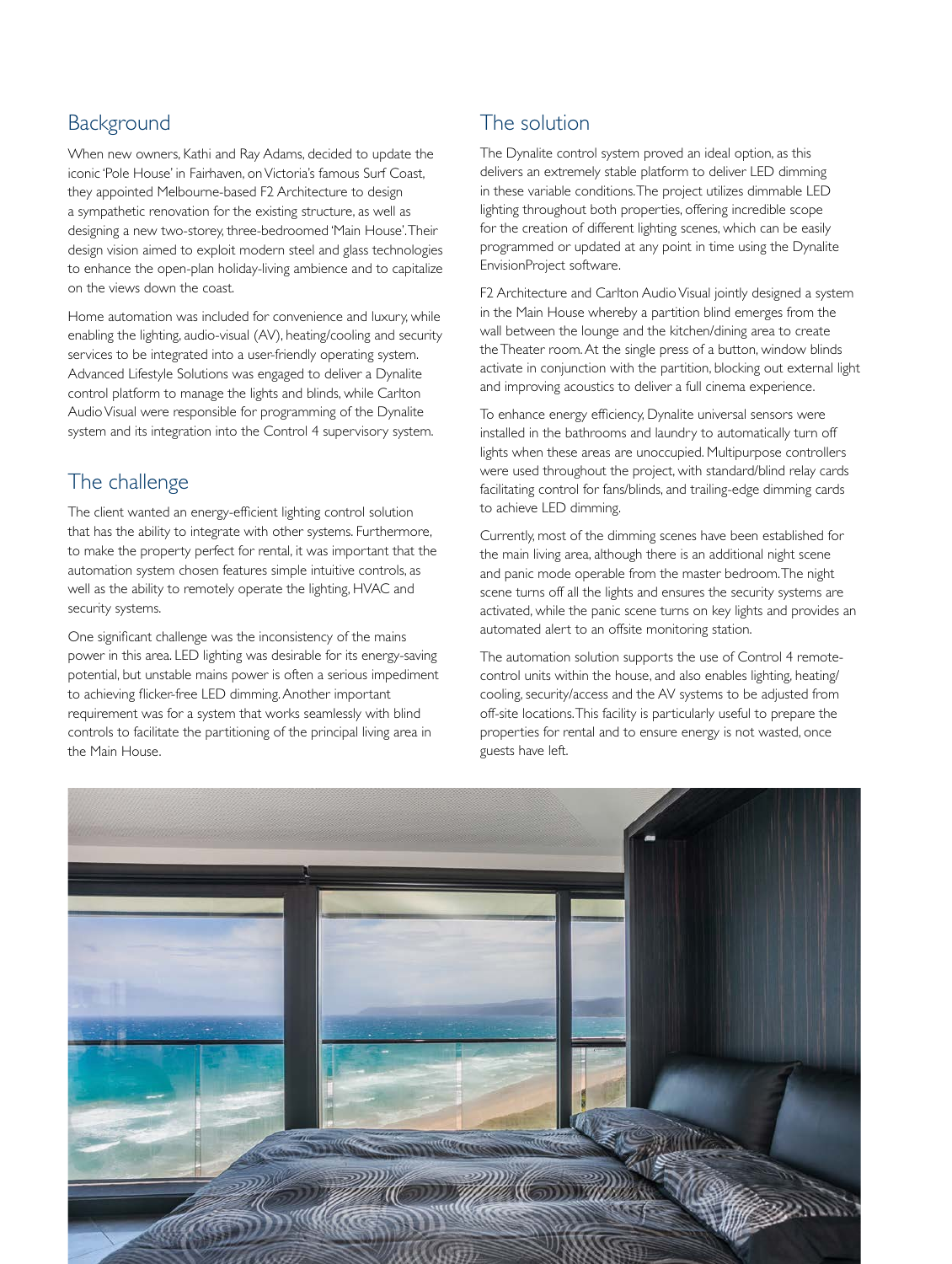

#### Fast facts

| Project                                                                                                                                                                                                                                                                 |
|-------------------------------------------------------------------------------------------------------------------------------------------------------------------------------------------------------------------------------------------------------------------------|
| The Pole House                                                                                                                                                                                                                                                          |
| Location                                                                                                                                                                                                                                                                |
| Fairhaven. Victoria. Australia                                                                                                                                                                                                                                          |
| Architects                                                                                                                                                                                                                                                              |
| F <sub>2</sub> Architecture                                                                                                                                                                                                                                             |
| Dynalite supplier                                                                                                                                                                                                                                                       |
| Advanced Lifestyle Solutions                                                                                                                                                                                                                                            |
| System Integrator                                                                                                                                                                                                                                                       |
| Carlton Audio Visual                                                                                                                                                                                                                                                    |
| Products                                                                                                                                                                                                                                                                |
| DDMC802 Multipurpose controllers, DDTM102 Trailing Edge Modules;<br>DDRC1220FR-GL Relay Controllers; DyNet communications serial<br>bus network; AntumbraTouch user interfaces; DUS804C Multifunction<br>sensors; EnvisionProject commissioning and management software |

"The Pole House takes advantage of advanced building materials and technology to create an open-plan area that optimizes the space to perfectly frame the stunning views beyond. The property effectively transcends its occupants from the hustle of everyday life and re-engages them with the beauty of the natural surroundings."

Kathi Adams, Owner

#### Benefits

The Pole House features long glass walls and an uncluttered ceiling to draw the eye through the studio space to the breathtaking coastal panorama beyond. LED strips were incorporated into the perimeter edge of the central ensuite pod to reflect light off the bare ceiling, providing atmospheric lighting throughout the area. The one exception to this 'clean-ceiling' approach is an arresting LED Bocci pendant light – comprising three glass orbs – suspended above the dining table.

To achieve the Zen-like austerity prevalent throughout both the Main House and the Pole House, a great deal of complicated design work went into concealing cabling beneath the polished concrete floors. Both properties appear simple and stylish, while the inclusion

of sophisticated automation solutions provide an added sense of luxury that perfectly complements the overall design ethos.

The finished project has exceeded the vision of the proud owners. The Dynalite control solution allows seamless integration of the lighting, blinds, HVAC, AV and security systems, in a way that is simple to operate. Dynalite has enabled dimmable LEDs to be used in the project, which enhances both the energy efficiency and the ambience. The result is a sense of monumental space and quality of light in both properties, and an unparalleled open-plan ambience in the Pole House that optimizes the layout to perfectly frame the stunning shoreline scenery.